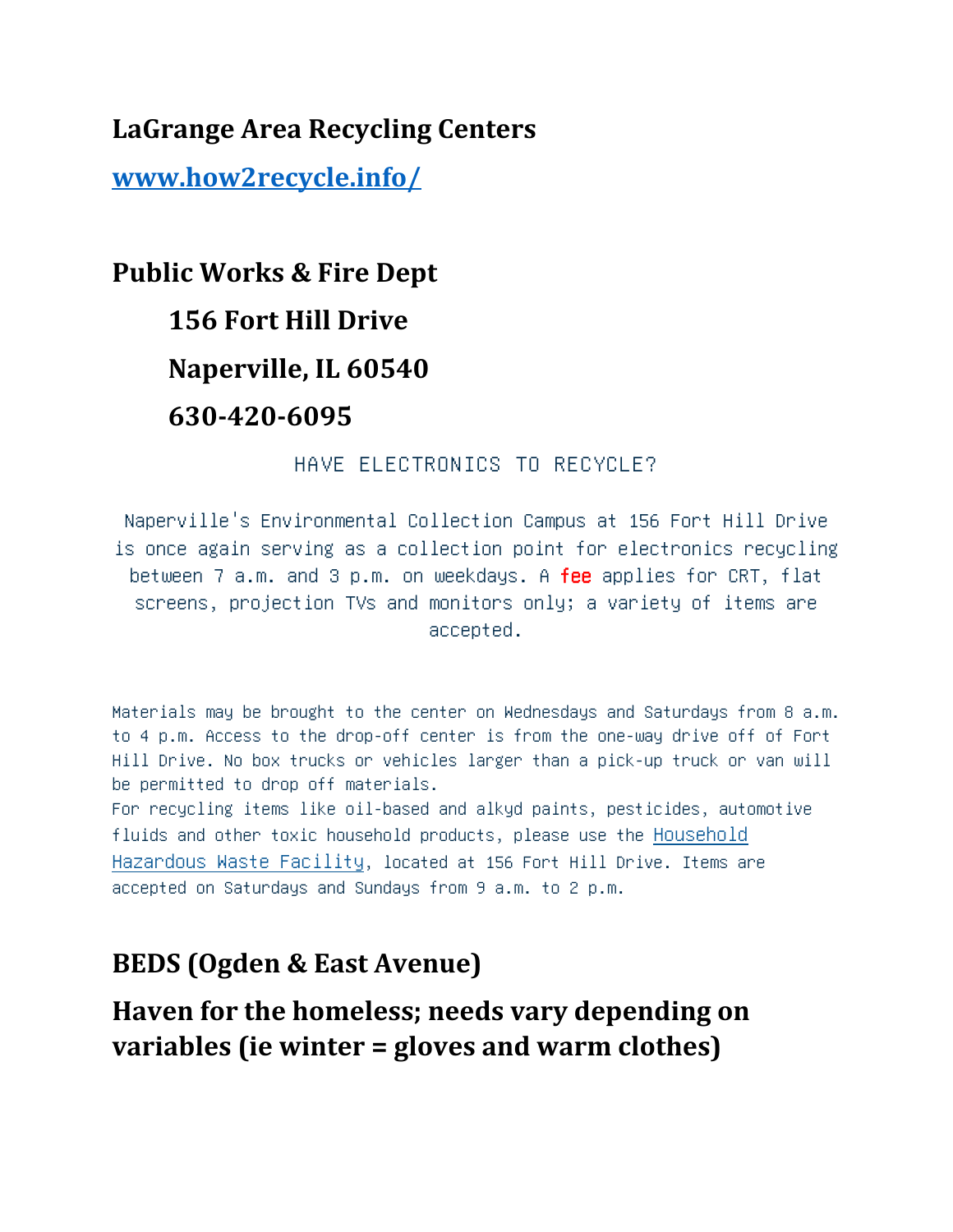**Best Buy (11 Ctysde Plaza)**

**Call to recycle call2recycle@bestbuy; www.bestbuy.com; 708 352-5977 for**

**Appliances, ink/toner, batteries, audio, TV, Video, Computers, Tablets, Radios, Cell phones. If you buy something, they charge \$14.99; No? \$99.99.**

**Bob's TV 630 235 0387; will pick up your old flat screen TVs (but NOT wooden framed nor projection TV) during**

**Evening or weekends. Call him in advance to work out details. He will accept tips to cover his gas money and time. By recycling components, he "makes" \$8 to \$10.**

**If you know someone else near you who may want to also recycle an old TV, let them know.**

**Brookfield Zoo**

**batteries**

### **Burr Ridge Public Works (Plainfield & Madison)**

**Electronics (subject to \$25 charge for wiping computer clean and \$35.00 charge for large screen TVs) Similar to Naperville.**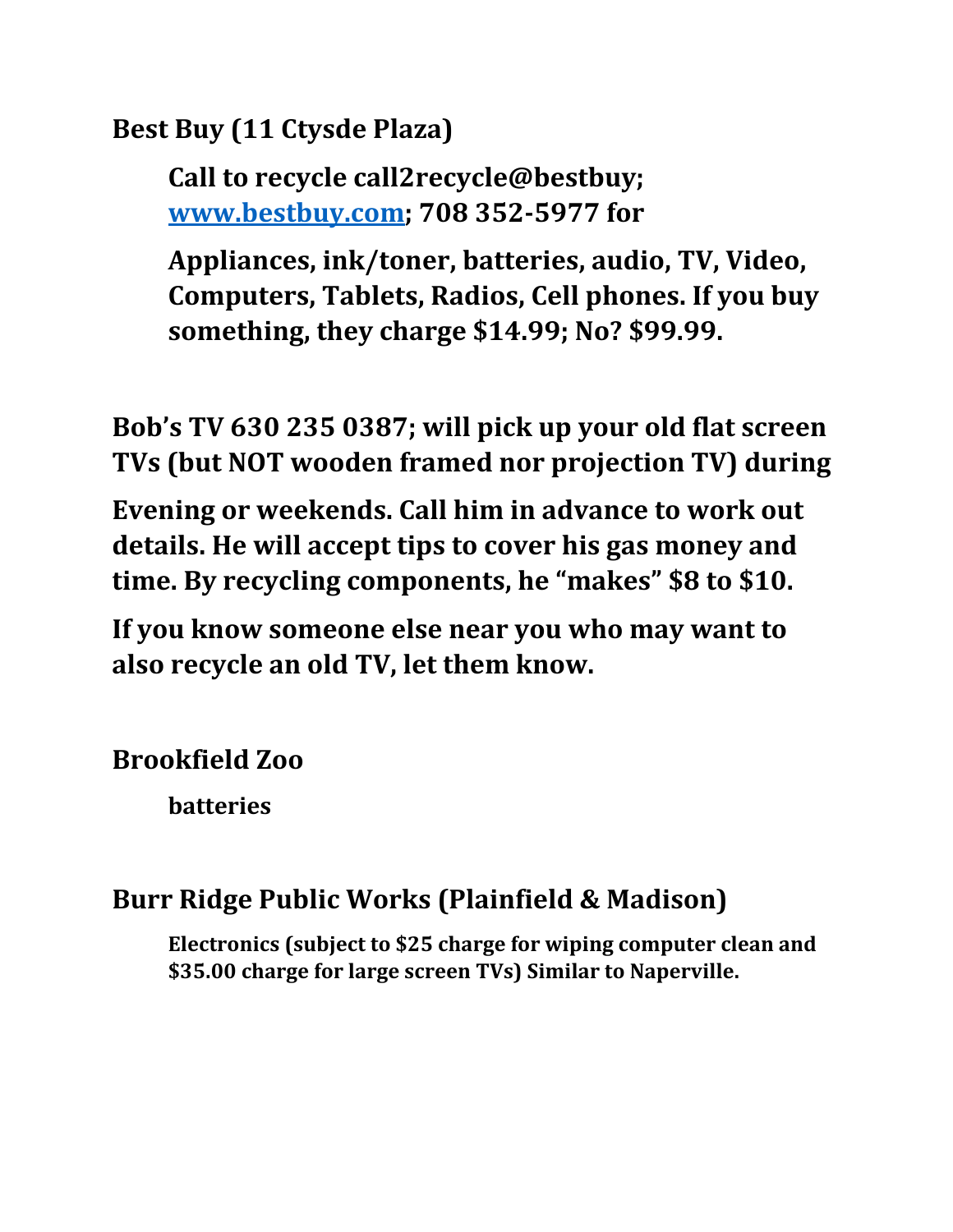# **Chicago Film Archives (South Loop) 329 W 18th St, Chicago, IL 60616 (312) 243‐1808; www.chicagofilmarchives.org/**

#### **You hate to throw away those old family photos from the past 100 years in the Chicago area and would like to know where they can be kept? You will be required to sign away rights to reproduction.**

#### Lithium Ion Battery Recycling

Glitch.com's innovative new service uses Earth911.com's Recycling Search to connect communities with nation-wide recycling options. Earth911 is excited to be featured with Glitch on Mythbusters Jr. on The Science Channel, January 16. We look forward to viewers joining forces to recycle every lithium battery. We are poised to clean up the world! Try Glitch.com's lithium battery recycling center finder.

## **Flowers (Petal Pushers)**

**Amy Watkins at Interfaith Community Partners can direct you to someone in your area that will collect flowers and vases for reuse and circulation to the infirmed at home or hospitalized.**

## **Goodwill (31st & Wolf)**

**Almost everything**

### **Mahoney Bin/Dumpster(Alley South of Tates)**

**Cooking Oil (Like that 5 gallon can used for that deep fried turkey)**

### **Home Depot (140 Ctrysd Plaza) 352-1550**

**Almost anything they sell that becomes unneeded. Light bulbs,**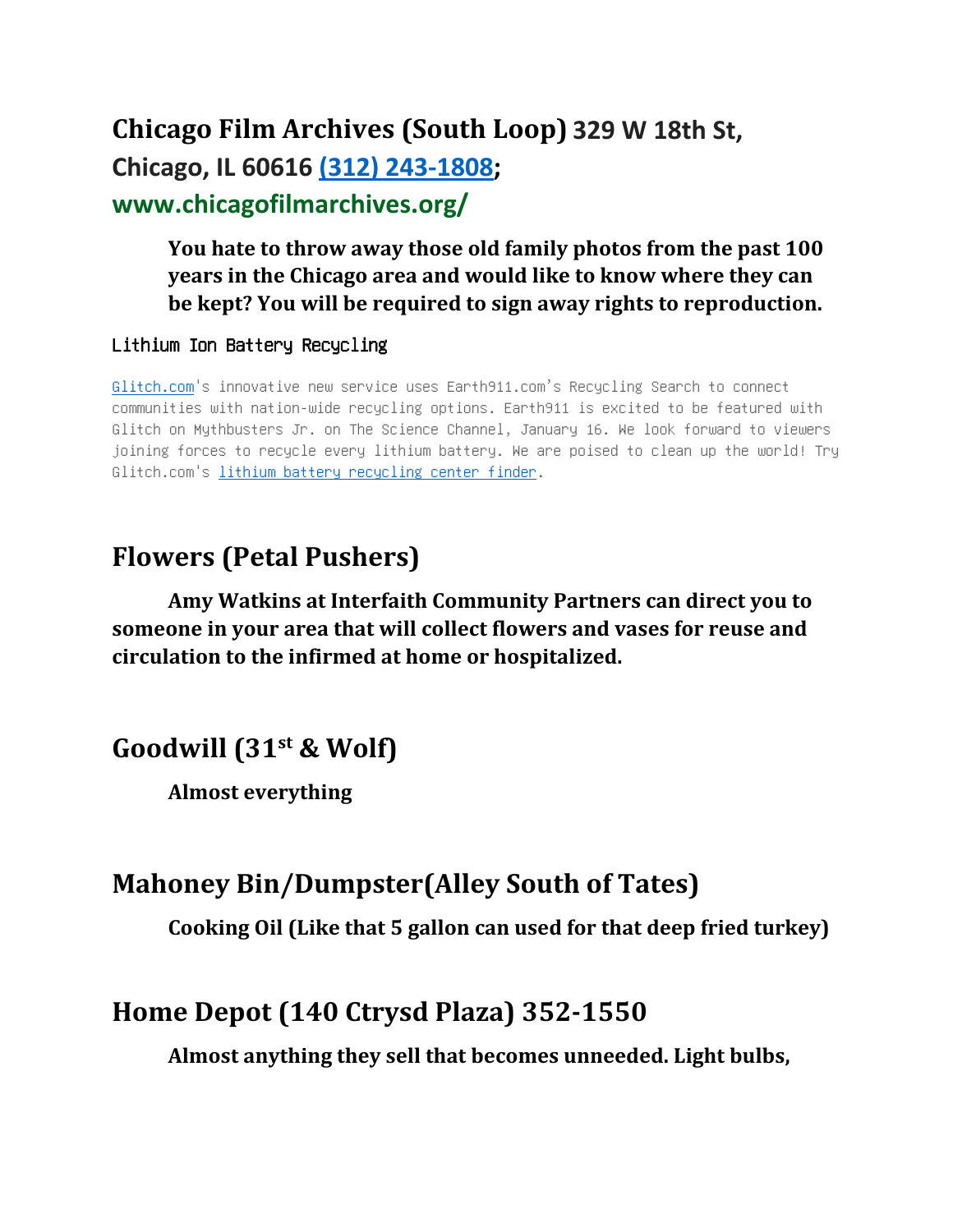#### **Appliances, tools, just call ahead to confirm. HD is under a California**

#### **Consent decree to have a recycling "policy" and store person designated**

#### **To carry out. Compliance is spotty**

#### **HOME 2 HOME**

Dec 3, 2018 - In the beginning, **Janelle Towne** did not see the **organization Home 2 Home** project (H2H) as something she set out to start. It all began as a ...

405 Shawmut Ave, La Grange, IL 60525. May be relocated as of 10/19

**Phone:** (833) 442-4663

### **Hope Chest (305 W. Hillgrove) 482-0359**

#### **Women's clothing; good stuff resold & consignments.**

#### Ink Cartridges

350 million printer cartridges are sent to landfills each year. Cartridges are both recyclable and reusable, so more eco-friendly options for disposal exist. Learn how to recycle or refill them here.



## **Jiffy Lube (5550 S LaGrange Rd, Ctysd) 579-3933**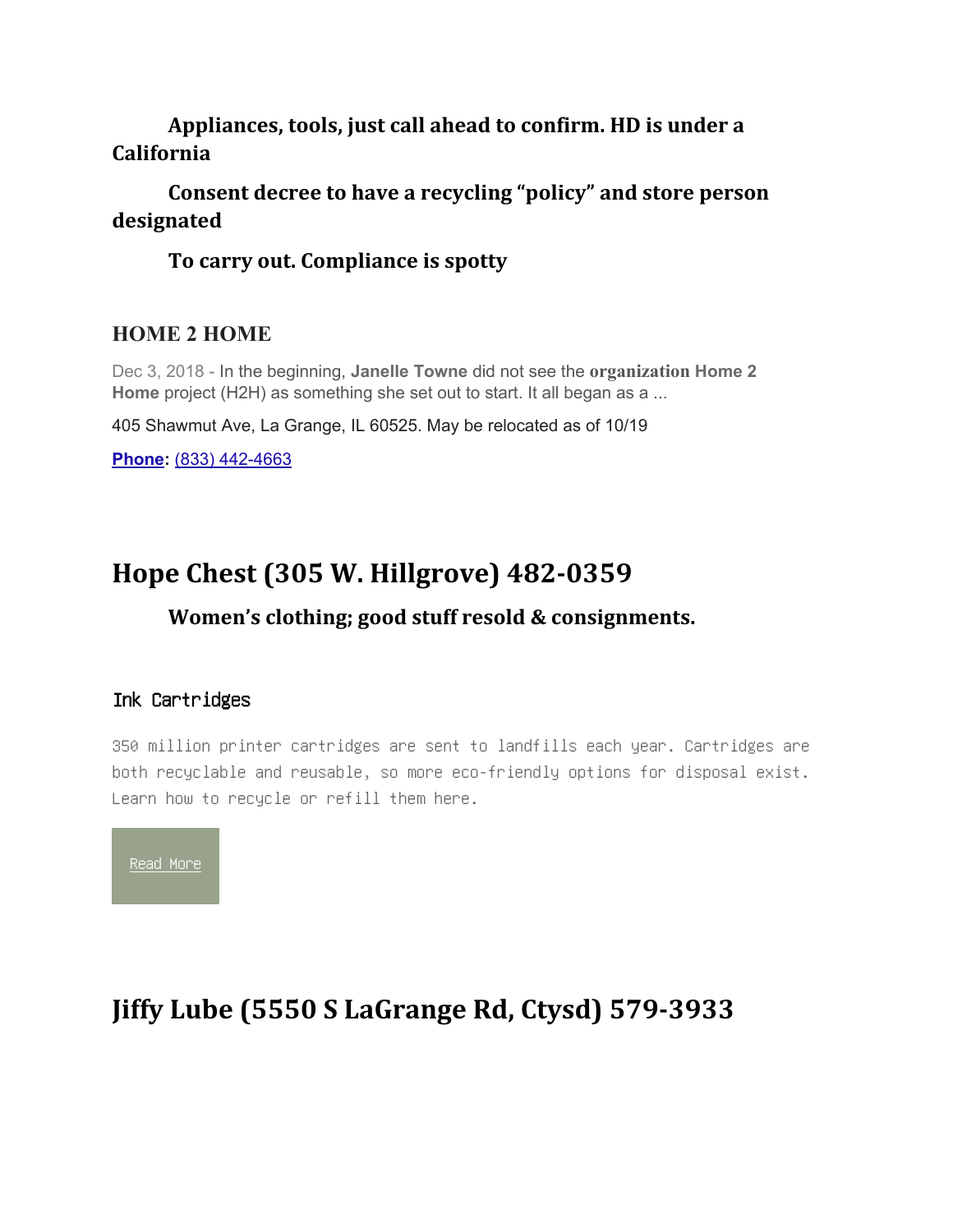## **K & S Tire Recycling, 303 State, Chicago Heights Il**

**312 805-8266** https://www.kandstirerecycling.com/

## **LaGrange Police Dept**

**Prescription drugs in baggies (No syringes or liquids)**

**Can be dropped off in the Lobby at any time. Other locations can be found via**

**www.cookcountysheriff.com/SupportServices\_Prescriptio nDrugTakeBack.html Best to just put pills in baggies and destroy**

**or recycle containers with personal information on the labels.**

## **Lions Club International (22d & York)**

**Glasses and Hearing Aids; drop off in Lobby**

# **Loyola University Sustainability Center, Rogers Park campus**

#### **Cooking oil from restaurants & institutions into soap**

#### **Compost Available to La Grange residents**

The Water Reclamation District of Greater Chicago (MWRD) is offering compost for no charge to residents, non-profit organizations, and governmental agencies within Cook County. The MWRD's compost, called EQ Compost, is produced by blending biosolids, woodchips, grass clippings, and leaves.

Residents of Cook County, municipalities, park districts, golf courses, schools, and non-profit organizations can order bulk compost directly or have their landscaping contractor pick it up at the two EQ Compost distribution centers. Free delivery is available for orders of 10 cubic yards or more.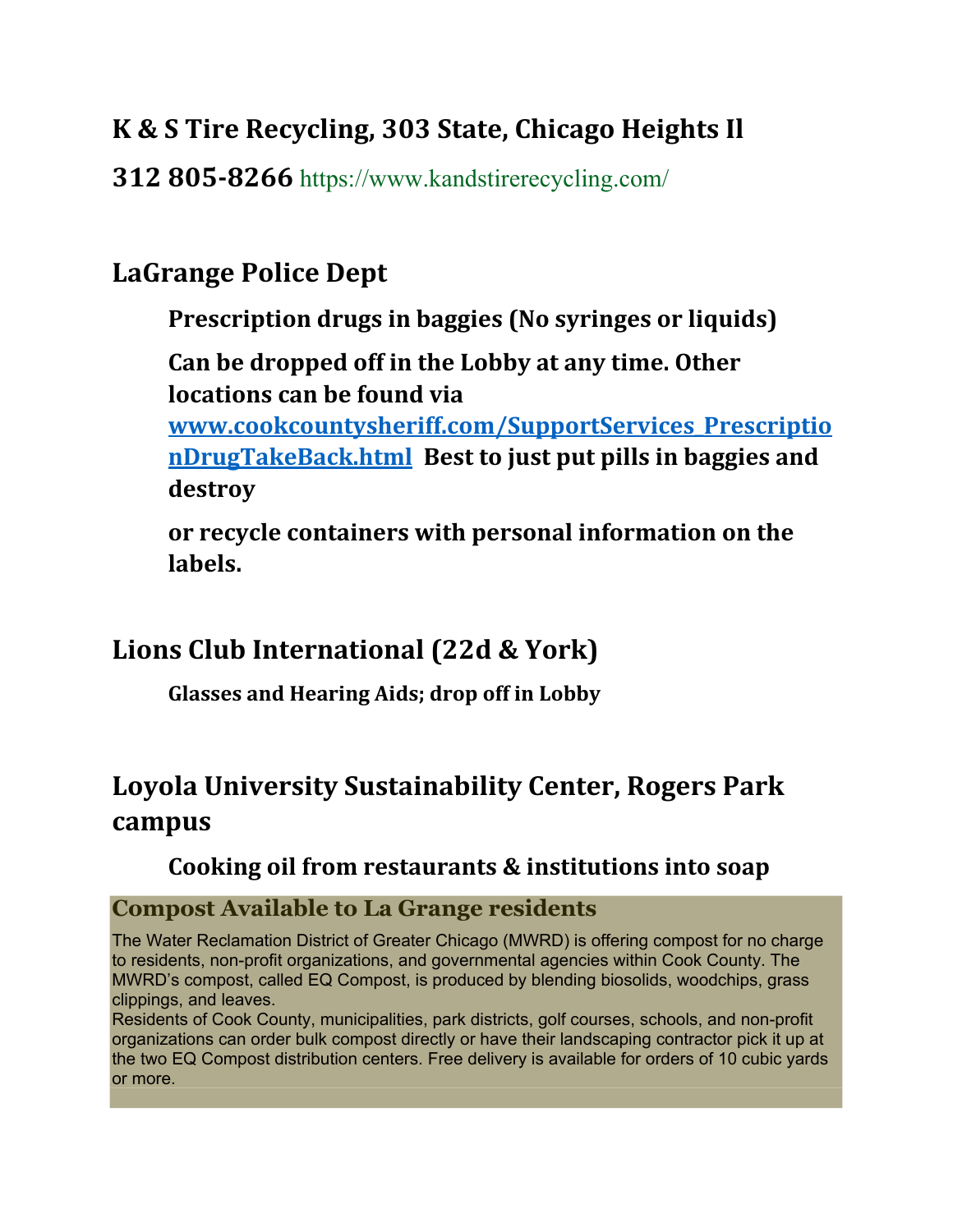Private businesses can pick up bulk compost at the two EQ Compost distribution centers. Delivery and bulk pick up must be scheduled at least two days in advance. EQ Compost is also available in 20 lb bags.

EQ Compost Distribution Centers

Harlem Avenue Solids Management Area 7430 Portage Trail, Forest View

Calumet Solids Management Area 12600 S. Doty Ave, Chicago

For more information please visit **www.compost.mwrd.org**

# **Made Well Store (Oak Brook Mall)**

**Jeans (\$20 credit toward a new pair); or**

**Really beat up ones shredded into car seat stuffing**

## **Pick Wrap & Send (47 Garden Market, Western Springs) 708-246-6990**

**Ink cartridges, phones, pillow & bubble wrap, popcorn packing,**

## **PILLARS (alley North of Calendar Court and West of LaGrange Rd)**

**Will accept almost everything in good shape; furniture,**

**Games, clothes; also has a truck pick up service if you are moving and have larger donations. 352- 0081**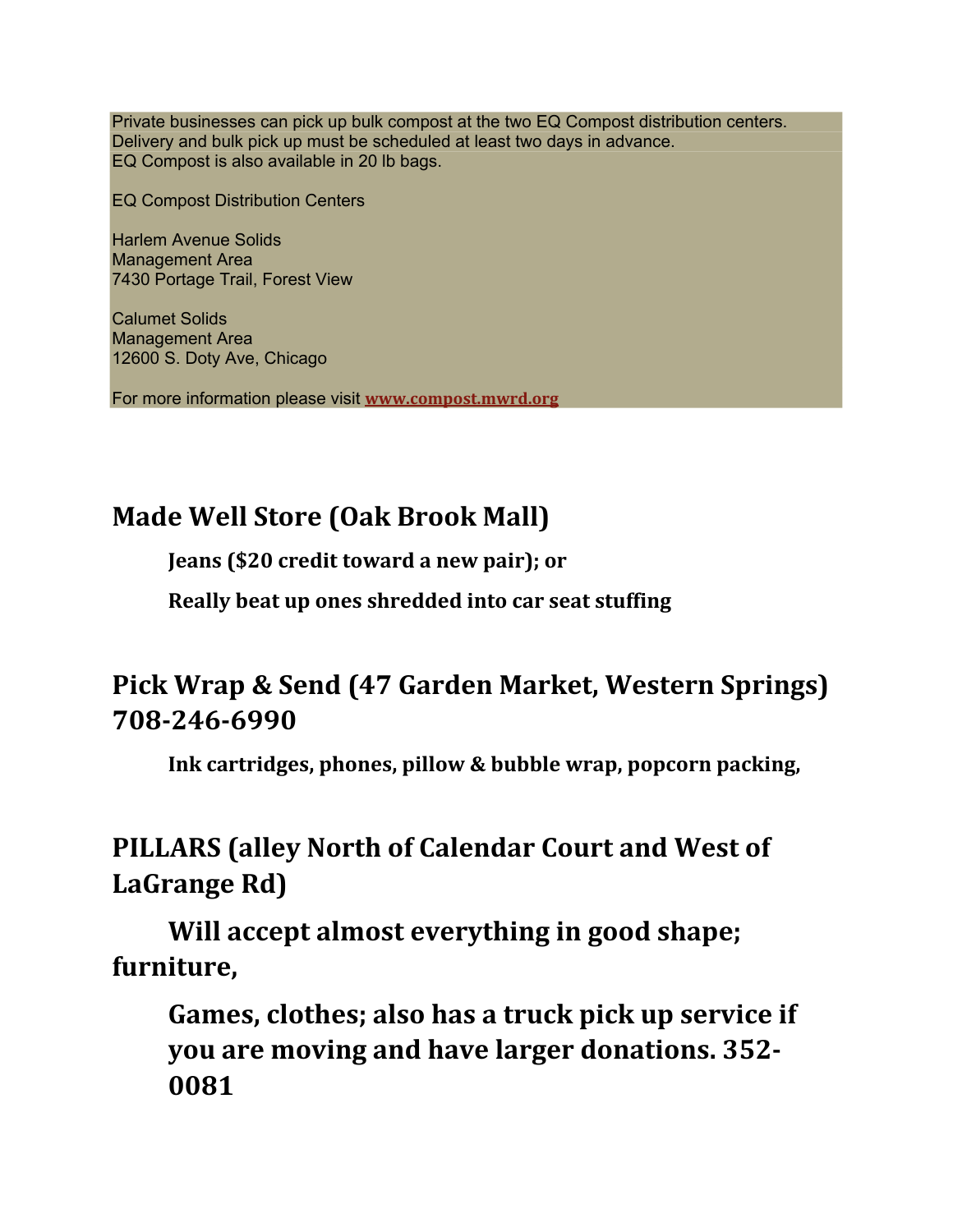## **SCARCE (Roosevelt Rd in Glen Ellyn; 630-545-9710;**

### **www.SCARCE.org**

**anything connected to schools; also consider the Newberry Library for annual book, records, CDs, tapes resale. SCARCE provides a List of DuPage and Chicago area recycling outlets for stuff like paint and medicine (ie https://www.scarce.org/medicine-disposal/)**

## **Sharing Connections (Downers Grove, 630-971-0565;**

### **www.sharingconnections.org )**

**furniture & households donated to the needy**

### **Soles4Souls (drop off at DSW on 22d St)**

**Shoes for disaster and third world needy; sponsored by Zappos and DSW. Various collection points at different times of the year. Contact me for**

**Details.**

## **Sugar Beet Co-Op (820 Madison, Oak Park) 708-949- 7656**

**Wine corks**

# **Urban Canopy (Composting service charging a fee to pick up composting materials from your home within a schedule you select.** CompostClub@theurbancanopy.org